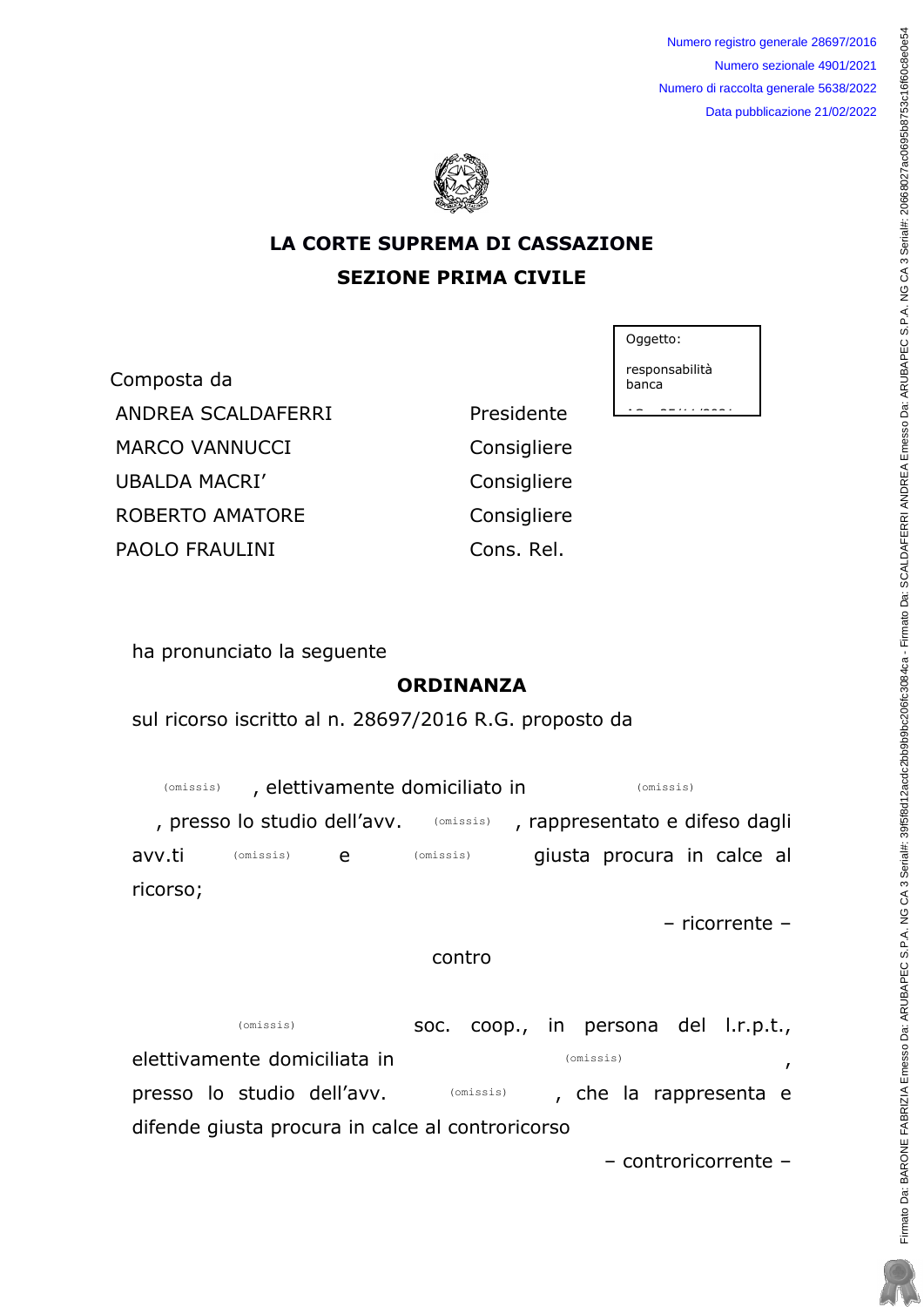e nei confronti di

 $S.p.A.$ (omissis)

- intimata -

Firmato Da: BARONE FABRIZIA Emesso Da: ARUBAPEC S.P.A. NG CA 3 Serial#: 20680650512acdc2bc3084ca - Firmato Da: SCALDAFERRI ANDREA Emesso Da: ARUBAPEC S.P.A. NG CA 3 Serial#: 20668027ac0696b8753c16f60c8e0e54c8e0e54c8e0e3b9b

Firmato Da: BARONE FABRIZIA Emesso Da: ARUBAPEC S.P.A. NG CA 3 Serial#: 39f5f8d12aod2bb9b9b0206fc3084ca - Firmato Da: SCALDAFERRI ANDREA Emesso Da: ARUBAPEC S.P.A. NG CA 3 Serial#: 20668027ac0695b8753c16f60c8e0e54

avverso la sentenza della Corte di appello di Roma, Prima sezione civile, n. 4462/2016 del 13 luglio 2016;

udita la relazione svolta nella camera di consiglio non partecipata del 25 novembre 2021 dal Consigliere Paolo Fraulini.

#### RILEVATO CHE

1. *COM***issis ha proposto ricorso in cassazione, affidato a tre** motivi, avverso la sentenza con cui la Corte di appello di Roma, in parziale riforma della sentenza di primo grado, ha condannato la soc. coop. a pagare in suo favore la somma di euro 17.475,35, a titolo di risarcimento del danno cagionato dall'abusivo prelevamento di fondi da un libretto di deposito a risparmio ad opera di un dipendente della banca. (omissis) (omissis)

2. Il giudice di secondo grado, per quanto ancora in questa fase rileva, ha valutato come generica ed esplorativa la deduzione dell'odierno ricorrente in primo grado inerente a una pretesa abusiva attività riferita, oltre che ai prelievi dal libretto di deposito, anche a operazioni di intermediazione finanziaria, del resto non assistita da prova alcuna, avendo il (omissis) rinunciato in primo grado ai mezzi istruttori all'uopo dedotti; ha, inoltre, rilevato che le operazioni abusive del dipendente della banca erano state annotate sul libretto di deposito nel corso del tempo, senza che il (omissis), posto in condizione di avvedersi delle stesse, avesse mai reagito per quasi due anni, con ciò qualificandosi un concorso del creditore nella causazione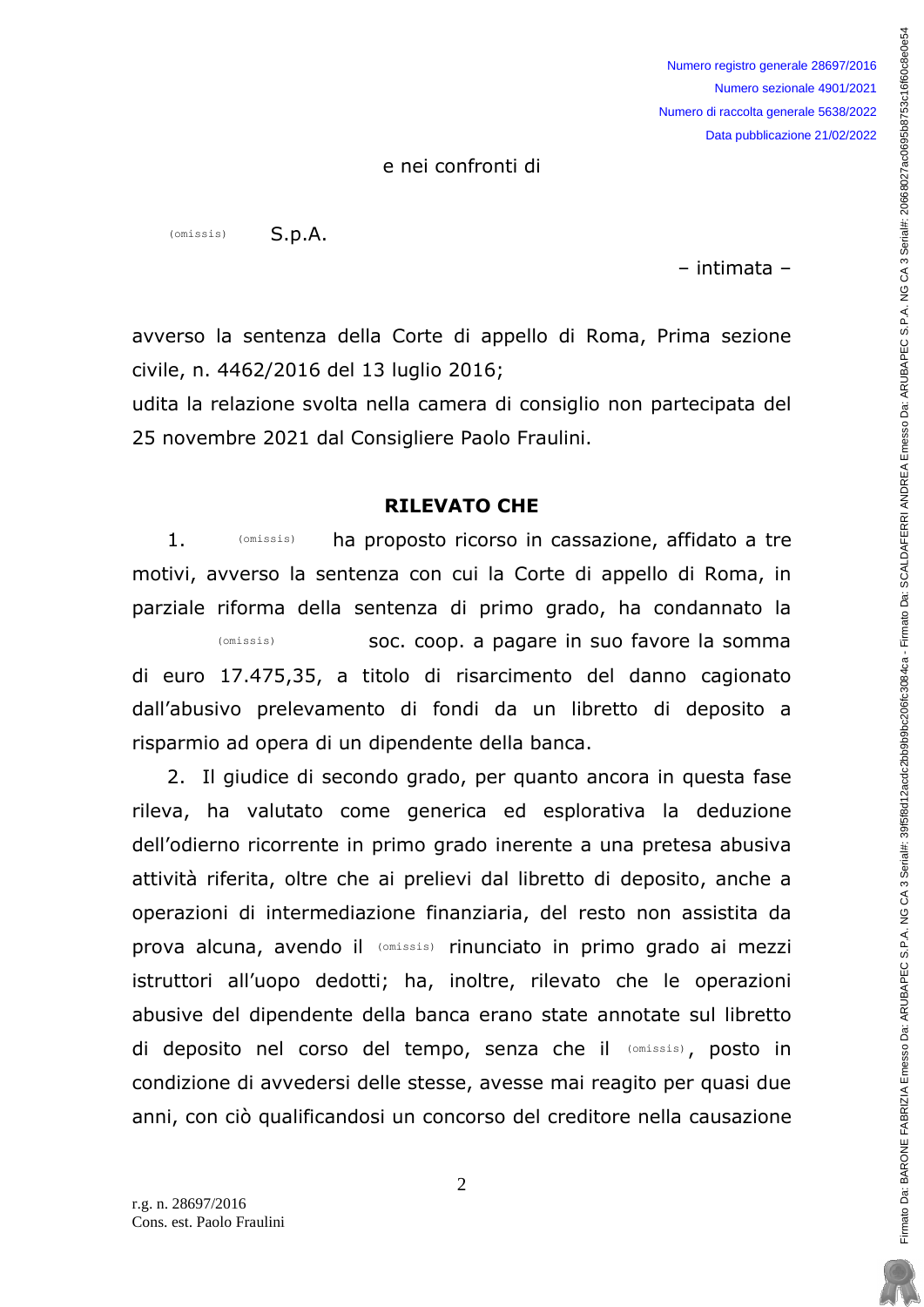Firmato Da: BARONE FABRIZIA Emesso Da: ARUBAPEC S.P.A. NG CA 3 Serial#: 20680650512acdc2bc3084ca - Firmato Da: SCALDAFERRI ANDREA Emesso Da: ARUBAPEC S.P.A. NG CA 3 Serial#: 20668027ac0696b8753c16f60c8e0e54c8e0e54c8e0e3b9b

Firmato Da: BARONE FABRIZIA Emesso Da: ARUBAPEC S.P.A. NG CA 3 Serial#: 39f6f8d12add2bb9b9b9b9b9b90206fc30a-Firmato Da: SCALDAFERRI ANDREA Emesso Da: ARUBAPEC S.P.A. NG CA 3 Serial#: 20668027ac0695b8753c16f60c8e0e5-

del lamentato danno, che andava quindi ridotto nel suo ammontare con riferimento agli importi di tutte le operazioni poste in essere dopo il 29 luglio 1998, data in cui il (Omissis) ha operato il primo prelievo dal libretto di deposito successivo ai consistenti abusivi prelevamenti effettuati sullo stesso dal dipendente di banca infedele.

3. (omissis) **50C. COOP.** ha resistito con controricorso, laddove *CONLEGAC* S.p.A. è rimasta intimata. (omissis) (omissis)

4. Vi è memoria del ricorrente.

## **CONSIDERATO CHE**

1. Il ricorso lamenta:

a. Primo motivo: «I. Violazione e/o falsa applicazione dell'art. 132, c. 1, n. 4) c.p.c. e dell'art. 2729, c. 1, c.c., in relazione all'360, n. 3 e n. 4, c.p.c.», deducendo la nullità della sentenza per aver reso una motivazione incomprensibile, non contenendo l'esposizione delle ragioni logico-giuridiche che sostengono I'affermazione dell'avvenuta annotazione sul libretto delle operazioni abusive, in mancanza di acquisizione in atti del libretto medesimo.

b. Secondo motivo: «II. Violazione e/o falsa applicazione degli artt. 1227, c. 1, c.c. e 132, c. 1, n. 4 c.p.c., in relazione all'360, n. 3 e n. 4, c.p.c.», deducendo la nullità della sentenza e, comunque, la sua illegittimità, per aver omesso di valutare l'entità della colpa attribuibile al (omissis) e, quindi, della diligenza mancata.

c. Terzo motivo: «III. Violazione e/o falsa applicazione degli artt. 1227, c. 1, c.c. 40 c.p., 132, c. 1, n. 4 c.p.c., in relazione all'360, n. 3 c.p.c.», deducendo la nullità della sentenza e, comunque, la sua illegittimità nell'aver individuato, quale concorso colposo del (omissis), l'affidamento del libretto di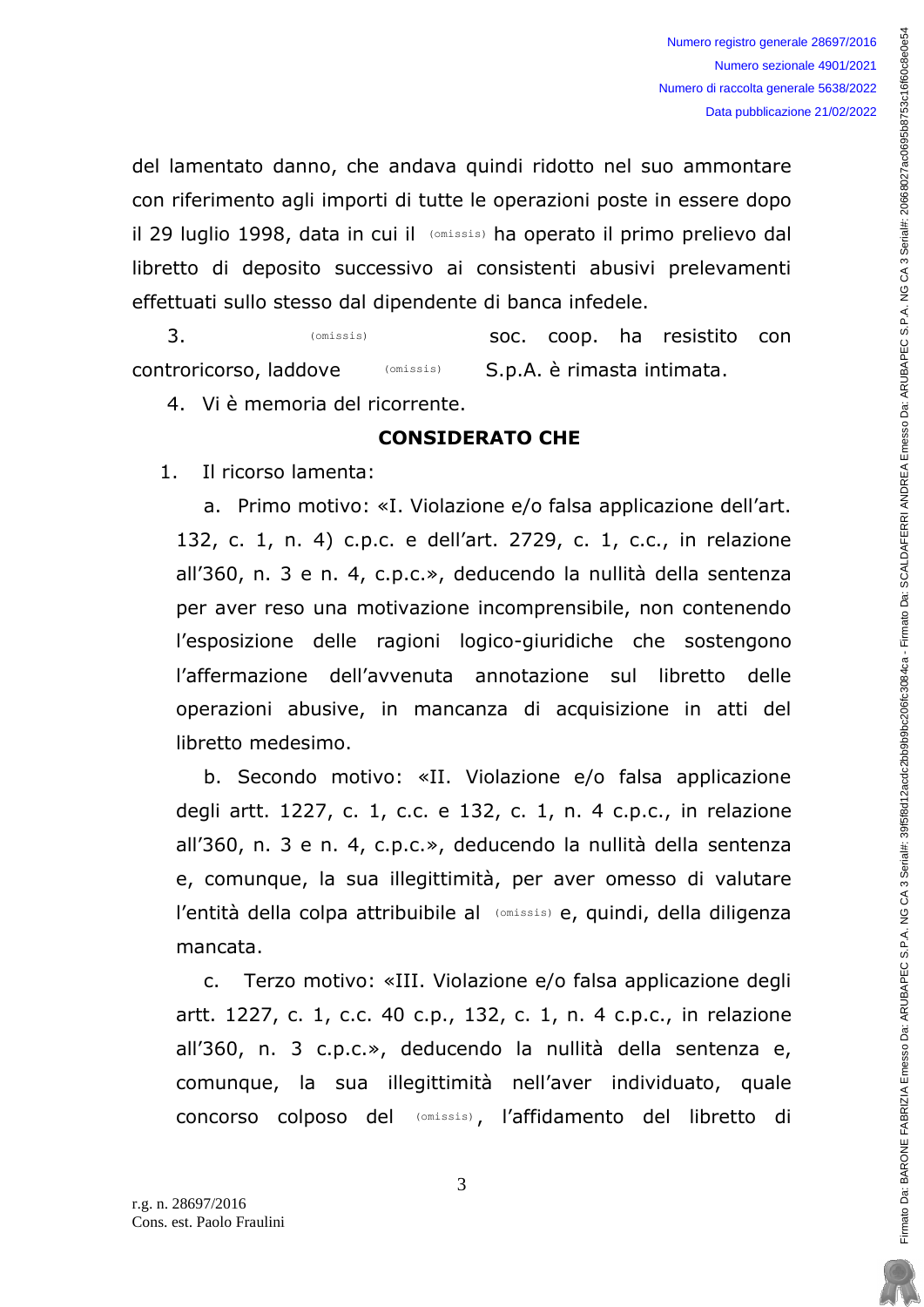deposito al funzionario infedele e la tardiva denuncia di smarrimento solo dopo la chiusura del relativo rapporto contrattuale con la banca.

2. La controricorrente svolge argomentazioni a sostegno della declaratoria di inammissibilità del ricorso, di cui chiede comunque il rigetto.

3. Il ricorso va dichiarato inammissibile.

4. Tutti i motivi sono inammissibili laddove deducono la nullità della sentenza per aver motivato con affermazioni perplesse e obiettivamente incomprensibili, atteso che la piana lettura del provvedimento impugnato testimonia dell'esatto contrario, avendo la Corte di appello esposto le proprie ragioni con argomenti del tutto intellegibili e riconoscibili in motivazione; tanto consente di ritenere che non sussista alcuna delle ipotesi che rendono la sentenza nulla per apparenza della motivazione, secondo l'insegnamento di Sez. U., Sentenza n. 22232 del 03/11/2016.

5. Il primo motivo è, poi, inammissibile anche nella parte in cui lamenta una falsa applicazione del ragionamento presuntivo. Da un lato, non è precisato nell'illustrazione della censura se, ed eventualmente come, il fatto delle annotazioni fosse controverso anche in appello (il motivo fa riferimento solo agli atti introduttivi di primo grado); dall'altro, va rilevato che la motivazione circa il concorso di colpa per inerzia non si fonda affatto, contrariamente a guanto assume la doglianza in esame, sulla sola verifica circa le annotazioni sul libretto, bensì – e principalmente – sull'idoneità delle operazioni illecite a essere scoperte dal (Omissis) recatosi personalmente per operare in banca proprio sul libretto di deposito anche dopo i primi consistenti prelevamenti, sicché quella allegata  $\dot{\mathbf{e}}$  circostanza tutt'altro che decisiva.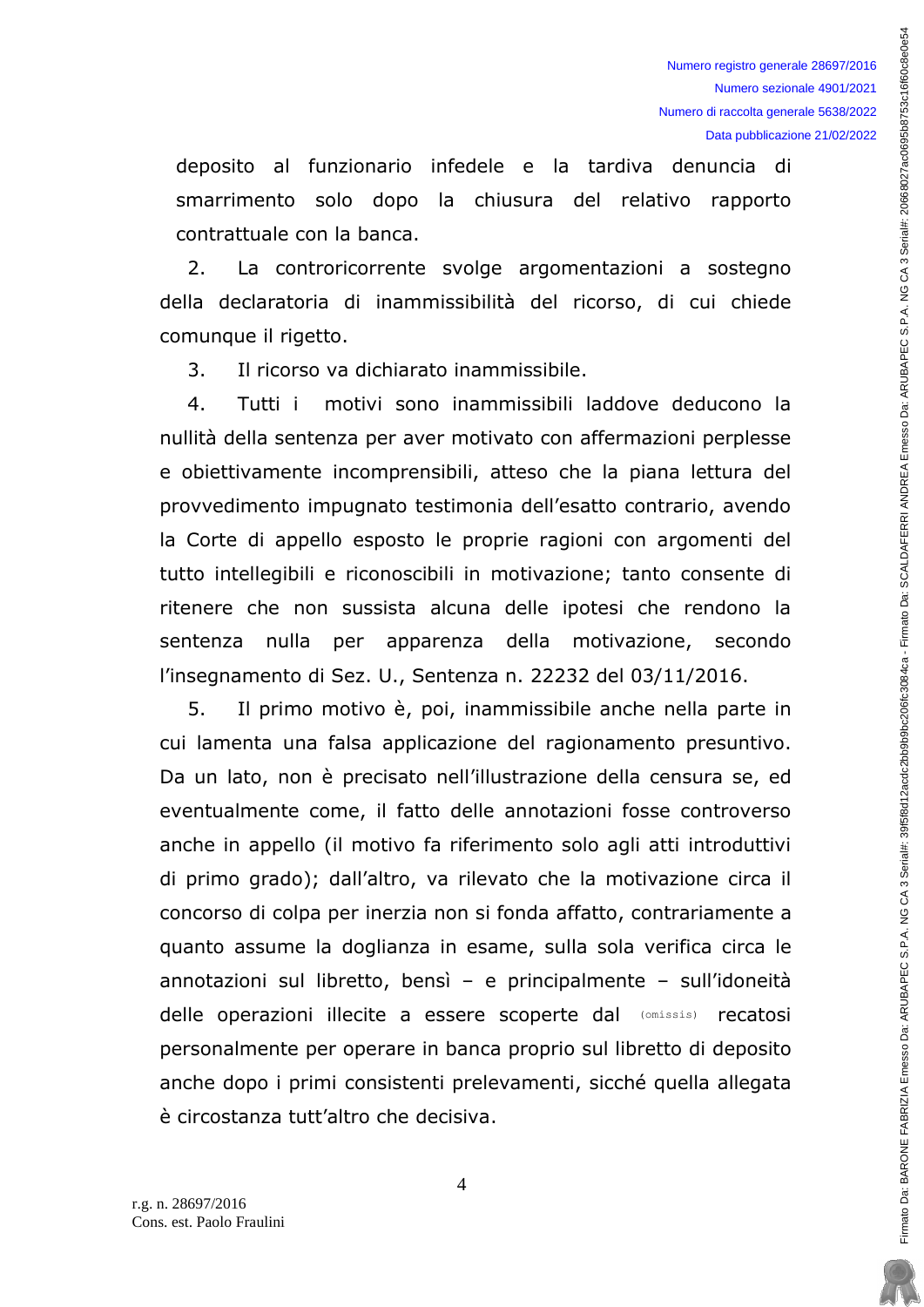6. Il secondo motivo è inammissibile. La censura lamenta la falsa applicazione dell'art. 1227 cod. civ. sostenendo che, per i prelievi successivi al 29.7.1998, la Corte di appello avrebbe affermato non il concorso di colpa, bensì la responsabilità esclusiva del (omissis). In realtà, la questione dell'applicabilità alla fattispecie della previsione dell'art. 1227 cod. civ. è stata affrontata dalla Corte di appello in conseguenza dell'accoglimento dell'appello incidentale formulato dall'odierna controricorrente. Con tale mezzo di censura la banca, pur riferendosi al concorso di colpa del danneggiato, nella sostanza lamentava l'omessa considerazione del nesso di causalità tra la condotta gravemente omissiva del (onissis) e gli eventi che ne sono derivati (plurimi consistenti prelevamenti abusivi non tempestivamente rilevati e denunciati). Ne deriva che la questione della mancata affermazione della percentuale del concorso causale del (omissis), bensì di una asserita - secondo la censura in esame - affermazione di responsabilità esclusiva anziché concorrente del cliente non è affatto decisiva ai fini del decidere, apparendo una questione astratta, priva com'è di consequenze ai fini del controllo della correttezza della sentenza impugnata; sentenza che ha ritenuto che, a partire da una certa data - correlata a una determinata situazione di fatto - del danno non debba rispondere la banca, a tanto tenuta, invece, per le operazioni esequite nel periodo anteriore, in applicazione del concorso di colpa, per le ragioni concernenti proprio la misura dell'incidenza della colpa del cliente nel cagionare il danno complessivo lamentato. <sup>(omissis)</sup> e gli eventi che ne sono deriva<br>prelevamenti abusivi non tempestivamente<br>Ne deriva che la questione della manca<br>percentuale del concorso causale del (omissis)

7. Il terzo motivo è inammissibile poiché, analogamente a quanto argomentato per la prima censura, sotto l'apparente allegazione di una falsa applicazione di legge, cerca in effetti di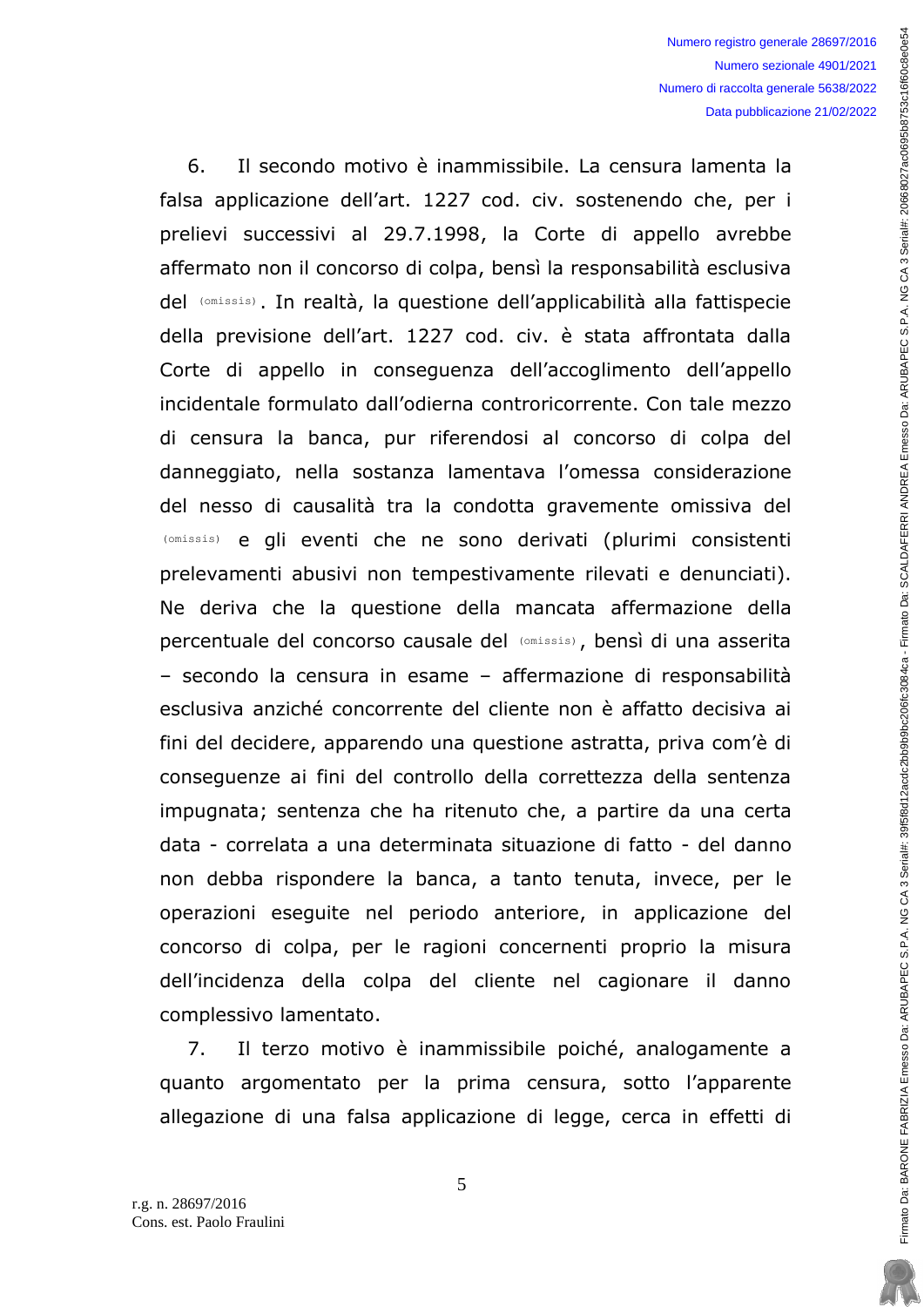indurre questa Corte a una nuova e diversa valutazione della sussistenza di presupposti per l'applicazione alla fattispecie dell'art. 1227 cod. civ.; ciò che – si ribadisce - non è consentito in questa sede di legittimità tutte le volte in cui, come accaduto nella specie, il giudice del merito abbia motivato il ragionamento qualificativo delle norme applicate in maniera chiaramente intellegibile.

8. Le spese di lite relative alla presente fase, liquidate come indicato in dispositivo, seguono la soccombenza.

9. Ai sensi dell'art. 13 comma 1-quater del d.P.R. n. 115 del 2002, sussistono i presupposti processuali per il versamento, da parte del ricorrente, di un ulteriore importo a titolo di contributo unificato pari a quello previsto per il ricorso, a norma del comma 1-bis dello stesso articolo 13, se dovuto (Cass. S.U., n. 4315 del 20 febbraio 2020).

### P.O.M.

La Corte dichiara inammissibile il ricorso e condanna (Omissis) a La Corte dichiara inammissibile il ricorso e condanna (omissis) a<br>Tifondere alla (omissis) (omissis) soc. coop. le spese della presente fase di legittimità, che liguida in complessivi euro 6.200,00, di cui euro 200,00 per esborsi, oltre alle spese forfettarie nella misura del 15 per cento e agli accessori di legge.

Ai sensi dell'art. 13 comma 1-quater del d.P.R. n. 115 del 2002, dà atto della sussistenza dei presupposti processuali per il versamento, da parte del ricorrente, di un ulteriore importo a titolo di contributo unificato pari a quello previsto per il ricorso, a norma del comma 1bis dello stesso articolo 13, se dovuto.